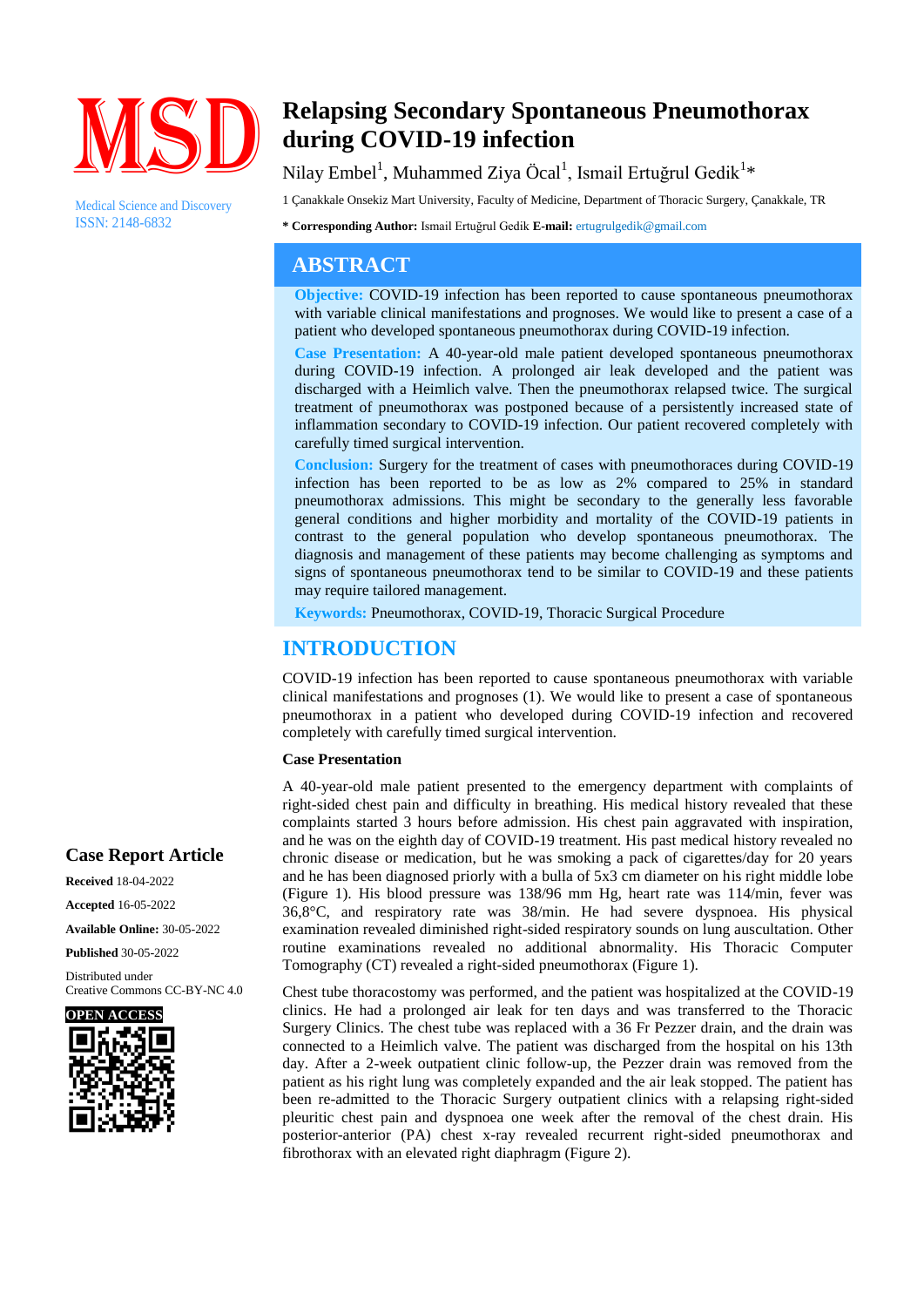

**Figure 1:** A) CT image revealing bulla on the right middle lobe. B) CT image revealing the right-sided pneumothorax.



**Figure 2:** A) PA chest x-ray revealing recurrent right-sided pneumothorax and fibrothorax with an elevated right diaphragm. B) PA chest x-ray of the patient on his 10th postoperative month.

He had leucocytosis (14000/mm3), an elevated C-reactive protein, and a d-dimer value (respectively). The patient was hospitalized, but as his laboratory tests still revealed an increased state of inflammation, the spontaneous pneumothorax surgery was postponed, and a right-sided chest tube thoracostomy was performed instead with a 28 Fr Pezzer drain. The right lung re-expanded, the drain was removed on the fifth day, and the patient was discharged on the sixth day of hospitalization. Two weeks later, the patient was readmitted to the outpatient clinics with dyspnoea and recurrent right pleuritic chest pain. PA chest x-ray revealed a recurrent right-sided pneumothorax. The patient was hospitalized, and pre-operative preparations were performed. Total decortication of the right lung and bullectomy with a right postero-lateral thoracotomy was performed on the bulla with the dimensions of 5x3 cm on the right middle lobe which has been detected 2 years before the development of pneumothorax. The patient was discharged from the hospital on the seventh day. The patient is still being followed up in the 10th postoperative month (Figure 2).

#### **DISCUSSION**

Pneumothorax has been defined as the pathological presence of air in the pleural cavity (2). Although the main clinical presentation of COVID-19 infection includes fever, cough, and dyspnoea 1-2% of COVID-19 patients have been reported to develop pneumothorax (3). Pneumothorax has been reported in both mechanically and non-mechanically ventilated patients with COVID-19 infection (4).

Cases of pneumothorax that occurred during the COVID-19 infection are usually male patients and more than half of them are older than 60 years of age and never-smokers (4). Our case was male but differed in contrast to these findings as he was 40 years of age and was an active smoker.

The most common symptoms and signs of pneumothorax during COVID-19 infection are fever, cough, dyspnoea, and pleuritic chest pain (3). Among these symptoms, only pleuritic chest pain can lead the physician to the diagnosis of pneumothorax.